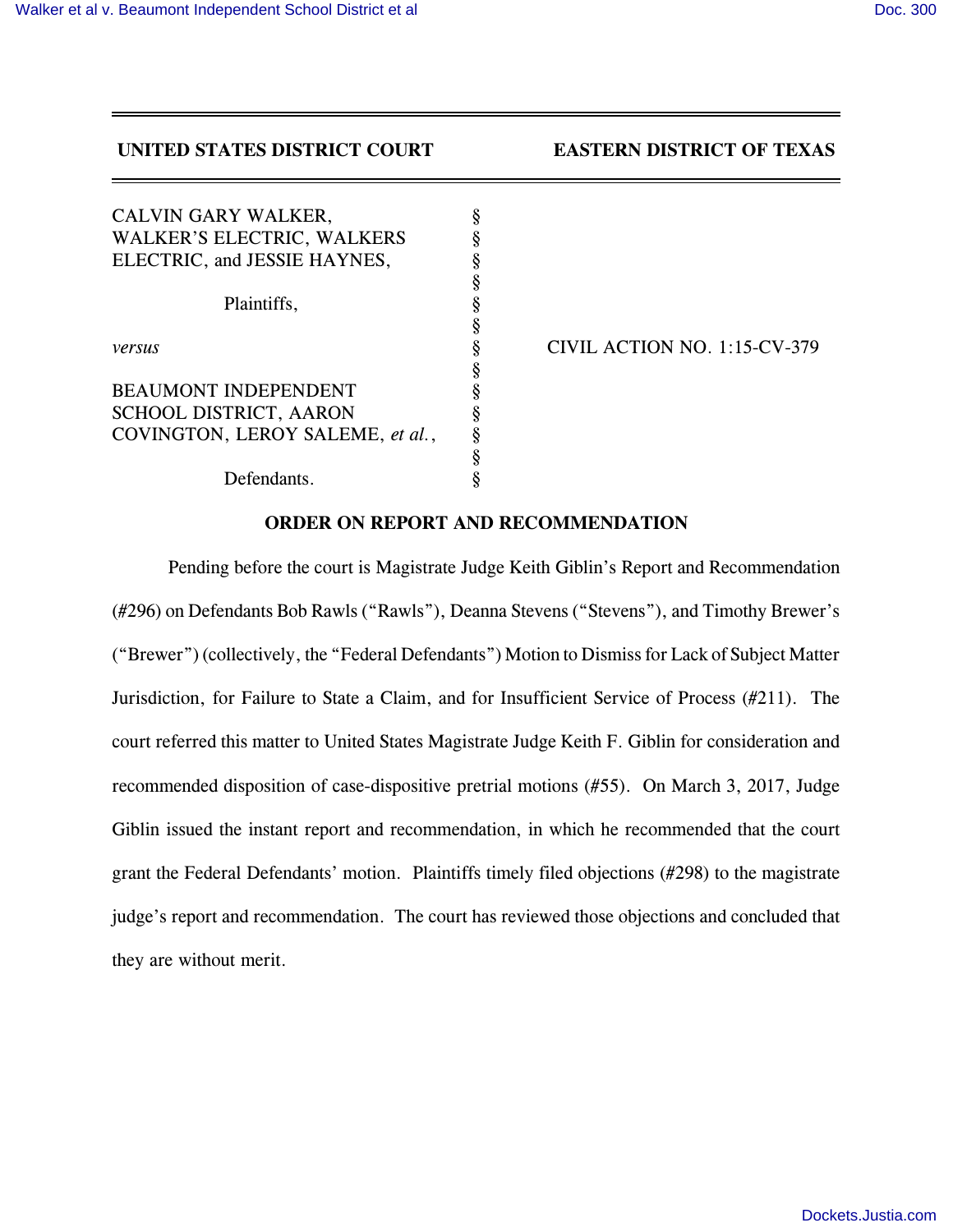## I. Discussion

A party who files timely, written objections to a magistrate judge's report and recommendation is entitled to a *de novo* determination of those findings or recommendations to which the party specifically objects. 28 U.S.C.  $\S$  636(b)(l)(c); FED. R. CIV. P. 72(b)(2)–(3). "Parties filing objections must specifically identify those findings [to which they object]. Frivolous, conclusive or general objections need not be considered by the district court." *Nettles v. Wainwright*, 677 F.2d 404, 410 n.8 (5th Cir. 1982) (en banc), *overruled on other grounds by Douglass v. United Servs. Auto. Ass'n*, 79 F.3d 1415 (5th Cir. 1996) (en banc); *accord Bank of America, N.A. v. Ingram*, No. 1:12-cv-55, 2012 WL 2524274, at \*1 (E.D. Tex. June 29, 2012); *Flynn v. State Farm Fire & Cas. Ins. Co. (Tex.)*, 605 F. Supp. 2d 811, 813 (W.D. Tex. 2009); *Savage v. Barnhart*, 372 F. Supp. 2d 922, 924 n.1 (S.D. Tex. 2005). Here, the court has undertaken a *de novo* review of the report and recommendation and concludes that the objections must be overruled.

First, as noted by the magistrate judge, Plaintiff Jessie Haynes ("Haynes") voluntarily dismissed all claims against the Federal Defendants (#265). Accordingly, the report and recommendation pertained only to the claims of Plaintiffs Calvin Gary Walker ("Walker") and his two companies, Walker's Electric and Walkers Electric (collectively, the "Walker Plaintiffs").

Regarding the objections themselves, the Walker Plaintiffs first oppose the dismissal of any official-capacity claims against Rawls, asserting that, under Texas law, official-capacity claims are not treated as a suit against the government when an employee is sued for an *ultra vires* act. The magistrate judge found that the Walker Plaintiffs' claims against Rawls in his official capacity as a federal prosecutor must be dismissed because such claims must be treated as claims against the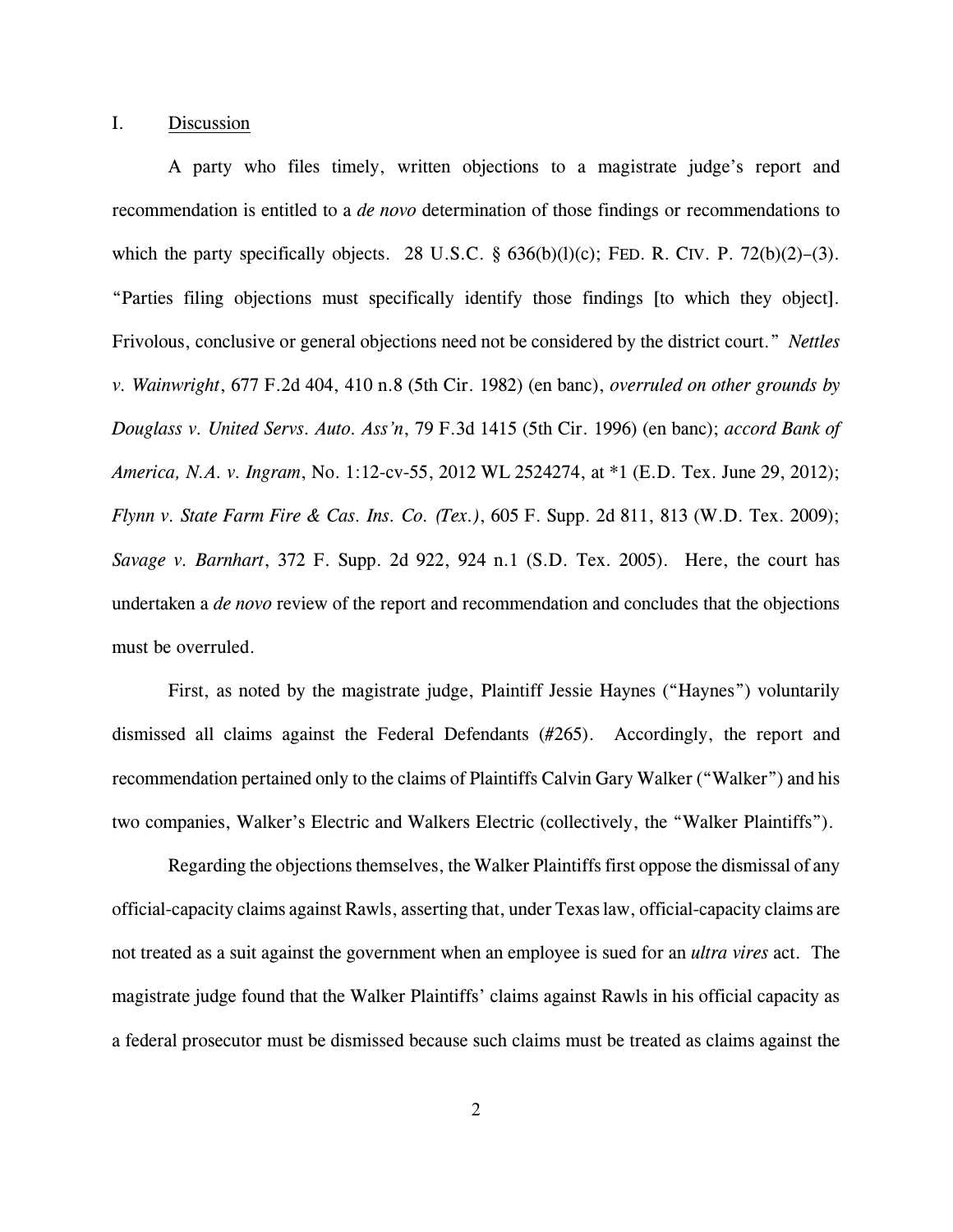United States, and the Walker Plaintiffs had identified no waiver of sovereign immunity. *See Todd v. Hank*, 263 F.3d 162, 162 (5th Cir. 2001) (citing *Kentucky v. Graham*, 473 U.S. 159, 165-67 (1985)). The Walker Plaintiffs now maintain that sovereign immunity does not prohibit their claims against Rawls in his official capacity because they have successfully pleaded the *ultra vires* exception to governmental immunity under Texas law. *See Houston Belt & Terminal Ry. Co. v. City of Houston*, 487 S.W.3d 154, 161 (Tex. 2016).

The Walker Plaintiffs' objection is misguided, however, as Rawls is a federal employee. Accordingly, the Walker Plaintiffs are required to identify a waiver of the sovereign immunity of the United States, not the State of Texas. Texas law's *ultra vires* exception to state sovereign immunity is irrelevant to this issue. *See Tex. Parks & Wildlife Dep't v. Sawyer Tr.*, 354 S.W.3d 384, 393 (Tex. 2011) ("A suit against a *state official* for acting outside his authority is not barred by sovereign immunity.") (emphasis added). Therefore, this objection is overruled.

Next, the Walker Plaintiffs assert that the magistrate judge should not have granted Rawls absolute immunity from the Walker Plaintiffs' state law claims pursuant to 28 U.S.C. § 2679(b)(1). The Walker Plaintiffs' objection essentially repeats the argument they made before the magistrate judge, and, after *de novo* review of the issue, the court concurs with the magistrate judge's analysis and conclusions.<sup>1</sup> This objection is also overruled.

Third, the Walker Plaintiffs assert that Stevens and Brewer should not be afforded absolute immunity under 28 U.S.C. § 2679(b)(1) because several of their alleged acts were illegal, *ultra*

 $<sup>1</sup>$  As to the Walker Plaintiffs' argument that some of Rawls's actions were taken after Walker was</sup> found not guilty of fraud, the court would clarify that Walker's federal criminal prosecution resulted in a mistrial and subsequent plea agreement. According to Plaintiffs' own complaint and government records available to the court, Walker was never found not guilty or acquitted of fraud.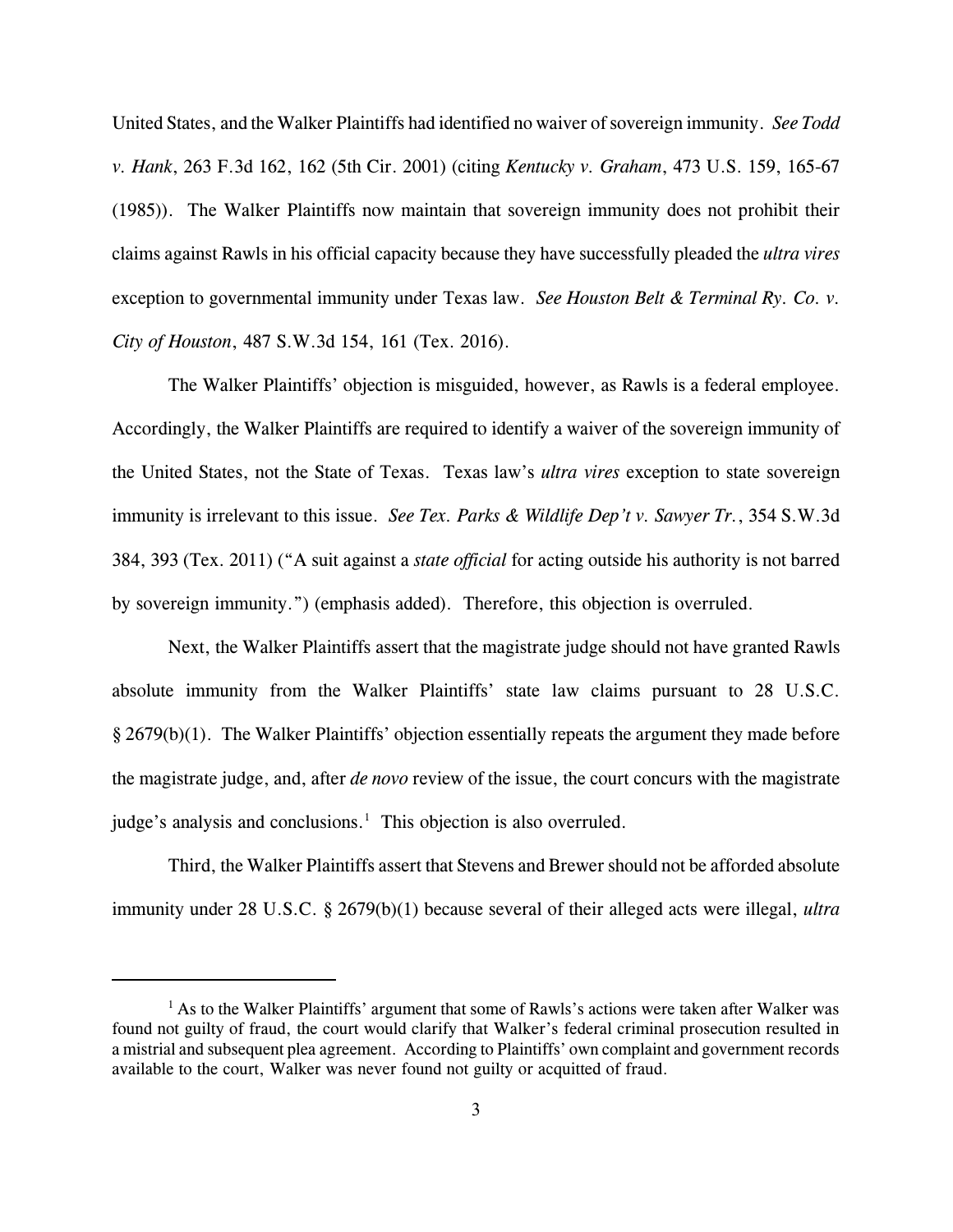*vires* acts. Again, the *ultra vires* exception to governmental and sovereign immunity under Texas law does not address the immunity of federal employees under federal law. This objection is overruled.

Fourth, the Walker Plaintiffs argue that Rawls should not be granted prosecutorial immunity from claims asserted under the Racketeering Influenced and Corrupt Organizations Act ("RICO") because his acts of tortious interference and defamation against Walker were not taken pursuant to his role as a prosecutor. Nonetheless, as the court has held numerous times previously in this case, tortious interference and defamation are not RICO predicate acts. The magistrate judge's findings of prosecutorial immunity did not pertain to those state common law claims, but to the Walker Plaintiffs' RICO claims. Moreover, the court finds that the magistrate judge correctly found that Rawls's encouragement of Beaumont Independent School District ("BISD") to seek restitution against Walker was associated with his role as a judicial officer. *Stone v. Fahey*, No. 4:13-CV-332-A, 2013 WL 3356399 at \*3 (N.D. Tex. July 3, 2013) (extending prosecutorial immunity to restitution orders). The Walker Plaintiffs' further assertion that Rawls did so despite BISD's own finding that Walker had not defrauded it and Walker's own recommendation that BISD not seek restitution does not change the appropriateness of prosecutorial immunity. *Rykers v. Alford*, 832 F.2d 895, 897 (5th Cir. 1987) (explaining that a prosecutor is entitled to absolute immunity even when he acts maliciously, wantonly, or negligently); *accord Rodriguez v. Lewis*, 427 F. App'x 352, 353 (5th Cir. 2011). Thus, this objection is overruled.

Finally, the Walker Plaintiffs object to the magistrate judge's finding that Stevens and Brewer are entitled to qualified immunity against the Walker Plaintiffs' RICO claims because the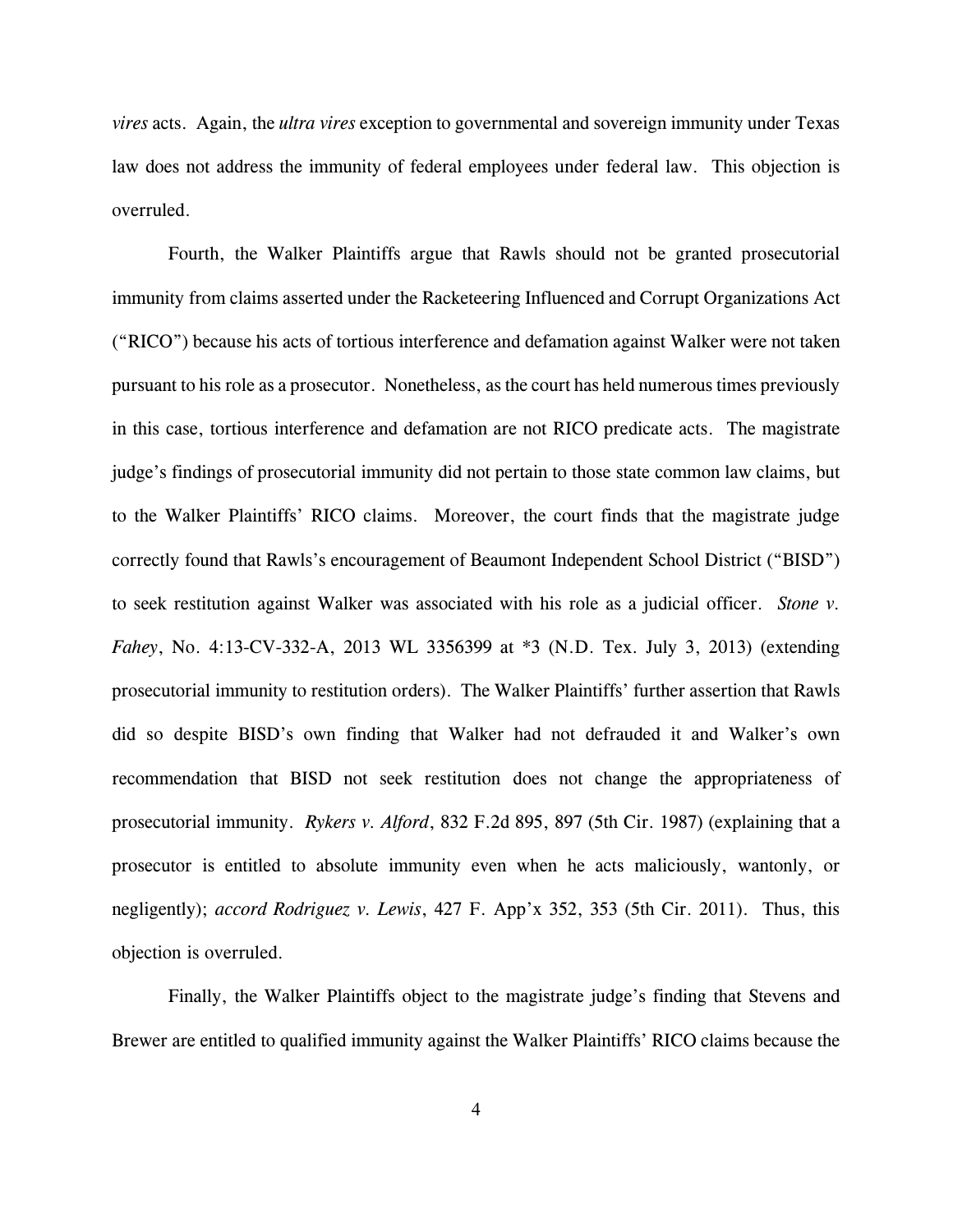Walker Plaintiffs failed to assert any RICO claims. The Walker Plaintiffs' objections repeat their arguments made before the magistrate judge, and the court finds that the magistrate judge correctly analyzed these issues.<sup>2</sup> Accordingly, the objections are overruled.

### II. Conclusion and Order

For the foregoing reasons, the court ORDERS that Judge Giblin's Report and Recommendation (#296) is ADOPTED in its entirety. The Walker Plaintiffs' Objections (#298) are OVERRULED. The court further ORDERS that the Federal Defendants' motion to dismiss (#211) is GRANTED, as set forth in the report and recommendation.

Furthermore, because this order dispenses with all of Plaintiffs' claims remaining against Bob Rawls, Deanna Stevens, and Timothy Brewer, these defendants are DISMISSED as parties to this case.

All parties are advised, however, that this order is merely a memorandum order on the Federal Defendants' motion to dismiss and does not constitute a final judgment for purposes of appeal. The court will enter final judgment in this case once the court considers the remaining outstanding motions.

<sup>&</sup>lt;sup>2</sup> With respect to the Walker Plaintiffs' assertion that they requested injunctive relief against all defendants, including the Federal Defendants, this is not accurate. The issue of whether the Fourth Amended Complaint requested injunctive relief was addressed and rejected by the magistrate judge in a prior report and recommendation, which was then adopted by this court. Doc. Nos. 263, 276.